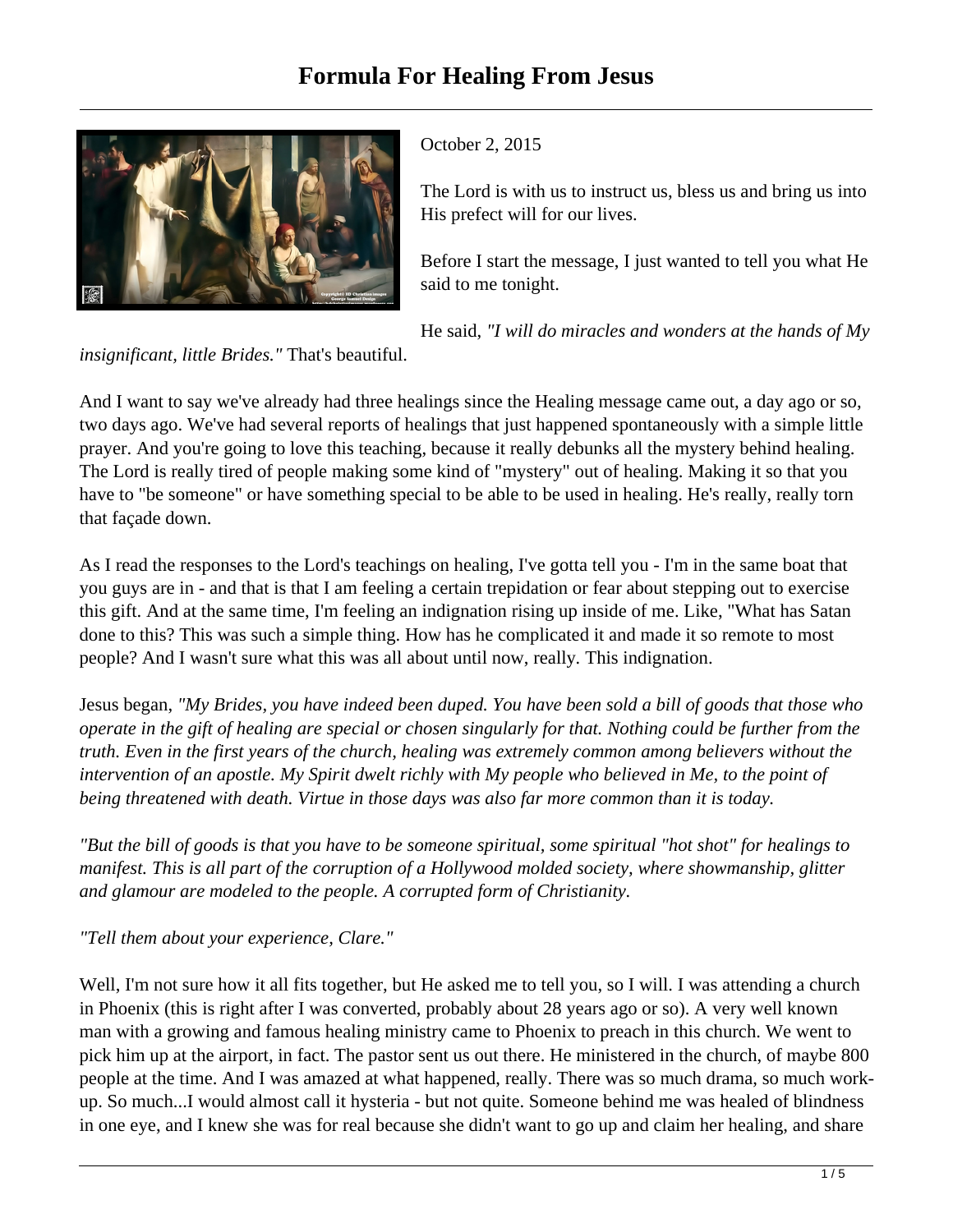what the Lord had done for her. I finally convinced her to go up at the VERY last minute. But I knew she wasn't a "plant" because of the way she resisted that altar call.

But I just couldn't see Jesus acting that way. The healings - yes. The drama? Just didn't seem like the Sermon on the Mount or even Jesus' sermon at Simon Peter's, when the paraplegic was healed. It troubled me. Fifteen years later, it so happened that we were invited to be on his show, on a taping in Los Angeles. And we were able to share some things with him about OUR faith walk, which was really different at the time, when we were living up in the wilderness.

But I had to go into prayer for this particular man. And I went into interceding, and very quickly turned from just praying to grieving. I felt so very sick to my stomach, very nauseated and a deep grief came over me. The reason was, the man had the gift of healing but also lived like a king. And when he went into foreign countries and presented himself with the gift in that way, the Lord told me he was teaching people that the healing gift equals money. If you want to be a rich Christian, it will happen if you have a healing ministry. I can't begin to describe the level of nausea the Lord allowed me to experience at this perversion of the faith.

You know, and it wasn't necessarily his fault. He was a good man, he just had the money so he lived that way. But the problem is, living that way presented an example in third world countries that was VERY corrupting. It made a wide-open door for materialism and avarice to just grab hold of an aspiring Christian and completely twist the direction he was to go in his life. You know we can't serve mammon and God - we have to make a choice.

At this point, the Lord cut back in and He said, *"And this has been the norm and one of the reasons I will not have another revival centralized around a man, for the corruption at those events knows no boundaries. Yes, it is wonderful when believers get together, but it is also an occasion of sin. It becomes a PR event rather than a gathering of believers to worship Me and receive healing. The kind of revival that is occurring now is hidden: one-on-one in families and small groups branching out to those who have suffered unspeakable terrors at the hands of Isis. There is no super-star evangelist billed for a nation that is so used to worshiping the rich and famous.*

*"Now I want to get down to business, My People. Healing is for anyone who wants it. I exclude no one. If you want the gift badly enough you will seek Me until it manifests. Of course it is My choice, but I will not deny you the gifts unless they would be dangerous for you to have at this stage of your life. In that case, they are merely delayed or not in operation yet, and there was a good reason for that.*

*"This is what is meant for you, My Brides. I live inside of you. My Spirit dwells with you and My Father makes His habitation in you, as well."* 

"Anyone who loves me will obey my teaching. My Father will love them, and we will come to them and make our home with them." John 14:23

Mark 16:16 "He who has believed and has been baptized shall be saved; 17 These signs will accompany those who have believed: in My name they will cast out demons, they will speak with new tongues; 18 they will pick up serpents, and if they drink any deadly poison, it will not hurt them; they will lay hands on the sick, and they will recover."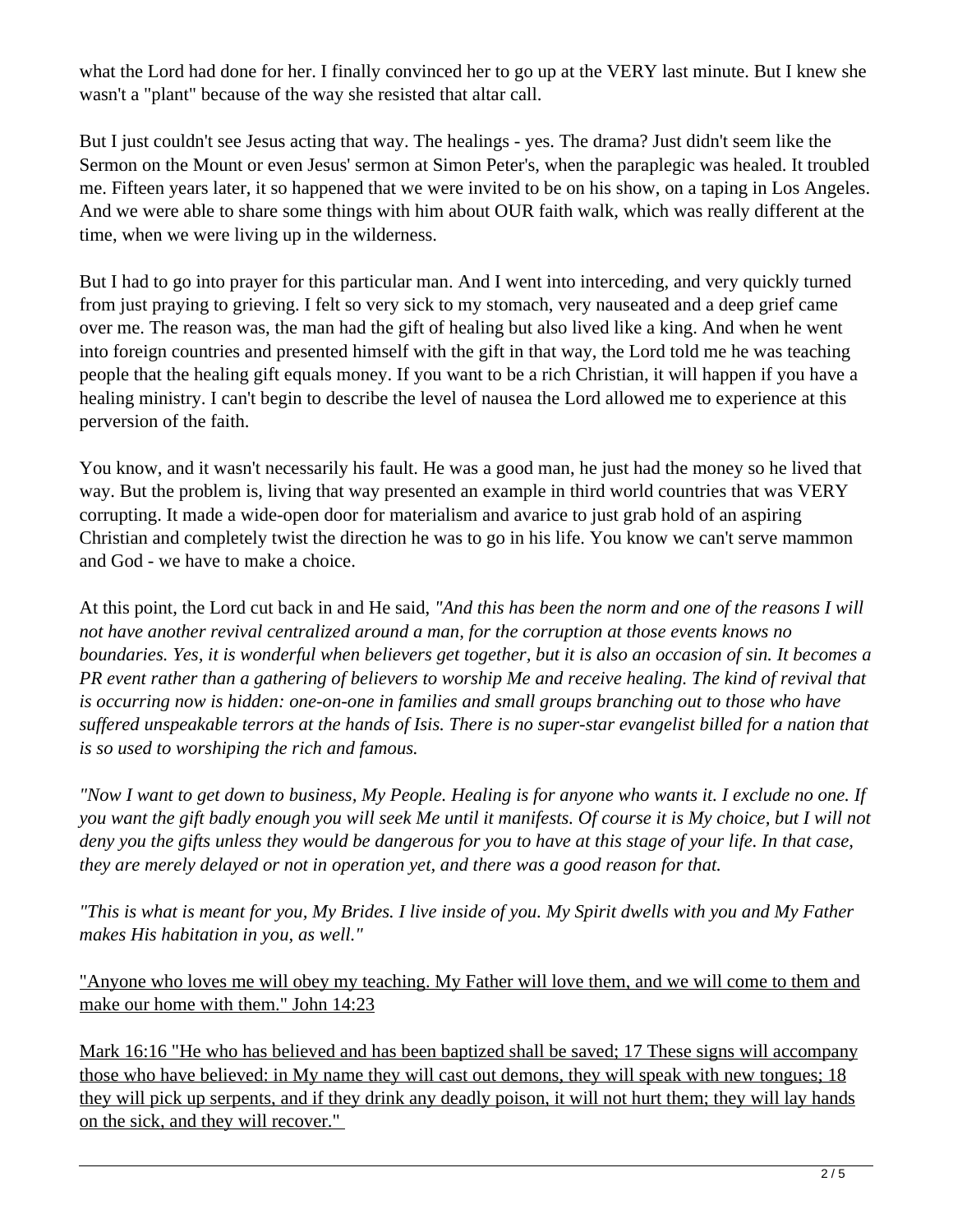*"I did not say only those anointed to heal. I did not say only those in ministry. What I did say is, IF you BELIEVE these signs will accompany you. Please put an end to hero worship and the false notion that only called out souls can perform healings in My Name. There are a lot of sick people in this world. I do not wish to lay any other burden on them...going to coliseums, big gatherings, conventions centers, all the hubbub, money for travel, motels, and the like.* 

*"I did not establish My Kingdom on super heroes, but on the ordinary everyday men and women, just like you. The only difference is, some seek Me and others seek Me until they find Me."* 

"You will seek me and find me when you seek me with all your heart." Matthew 7:7 Niv

*"But alas, many grow weary in well-doing and lay down along the way, making excuses that they don't have the gift. It's there, it just requires you to rekindle it, the way*  $\bf{I}$  *want you to. And this is what I am* getting at. You don't need fanfare, you don't need loud and passionate tongues, you don't need any pretensions at all. All you need is one sick person and a believer - and that equals a miracle.

Again He quoted Scripture: "He went around doing good and healing all who were under the power of the devil ..." Acts 10:38

*"Write this out as a formula for you to remember: 1 sick person + one believer = 1 miracle. That is the formula that I am giving you. That is all that is ever necessary for a healing to take place.*

*"What could be more simple and straight forward than that? Let's examine that for a moment. One sick person. I didn't say one sick person with the faith to believe, because I will send you to the unbelievers to heal, that they might believe.* 

And again He quoted Scripture: "Now while Jesus was in Jerusalem at the feast of the Passover, many people believed in his name because they saw the miraculous signs he was doing." John 2:23

*"There will be times when the faith of the person you are praying for draws down My Mercy, and you are simply there as a symbol of My Presence. There will be times when you feel led to remind them of My Mercy. In each situation, My Spirit is with you and directing you. Another reason why tuning into Me and tuning out of the world is so important. The more you are receiving from Me, the more easily you will be guided. But if you have a lot of worldly chaos going around in your mind, My voice is drowned out. So, this preparation of quiet and listening to Me is important.* 

*"So, you have one sick person, with or without faith. Next, you have one believer. You know who I Am, you know I dwell inside of you. You know I am merciful, you know I am sending you out to pray over people to be healed - this should give you the confidence to step forward and reveal to them who I AM.* 

*"You see, it's not about you at all - it's about Me and who I am. I am asking you, dear ones: if you love Me, make Me known to others. Not by words that are cheap, but by deeds of mercy.* 

*"Oh, I can hear some of you now: 'Look! That evil spirit is telling her not to use words!!' I've got to laugh, you're truly amusing to Me. What I am saying is, that anybody can and anybody has talked about Me - but how many have demonstrated My power??*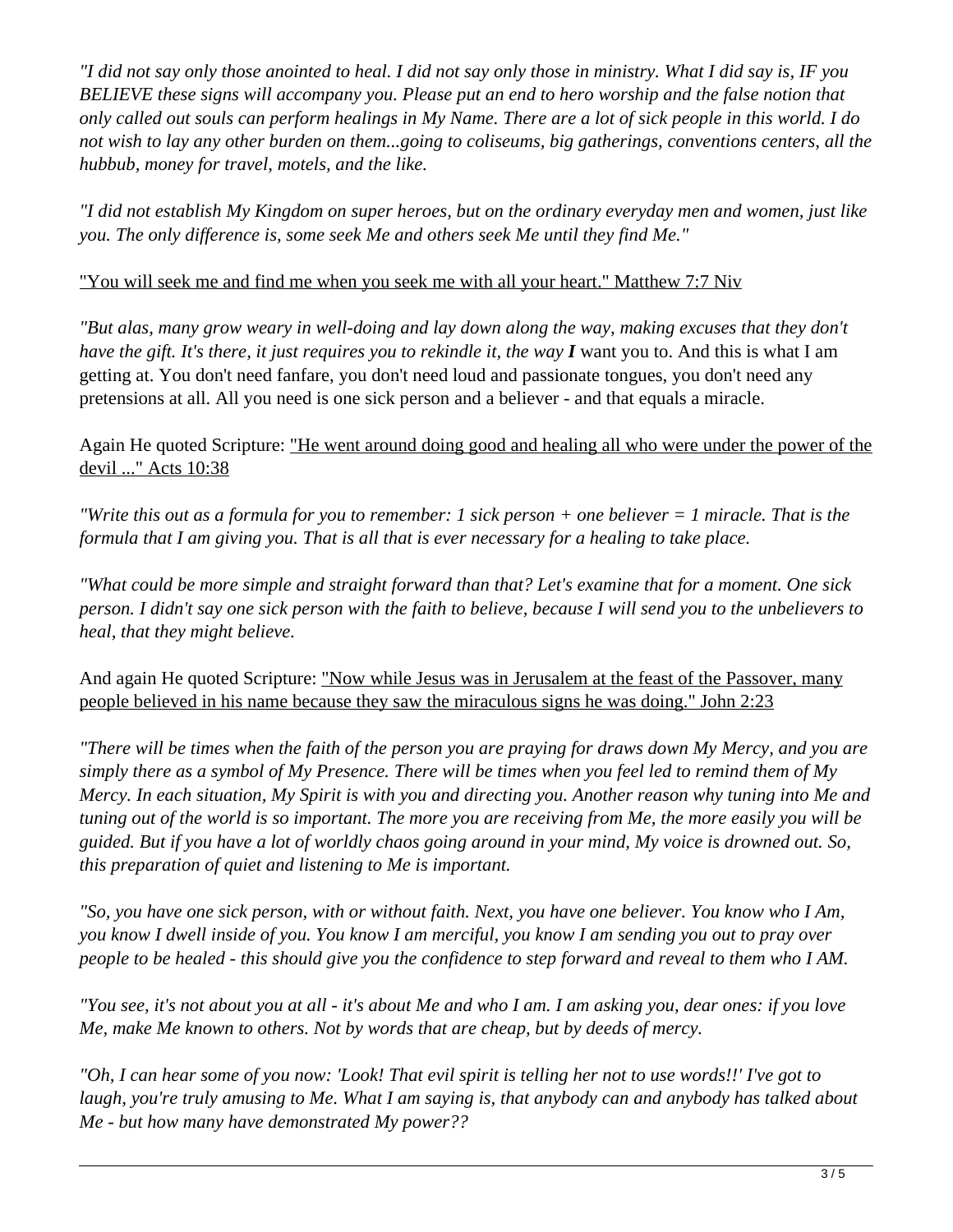*"As Paul said*, "3I was with you in weakness and in fear and in much trembling, 4 and my message and my preaching were not in persuasive words of wisdom, but in demonstration of the Spirit and of power, 5so that your faith would not rest on the wisdom of men, but on the power of God." I Corinthians 2:4

I want to break here: WOW, guys! Paul came to preach in weakness and fear and trembling!! Do you see? We are just like Paul. We, too, come in weakness and fear. Isn't it amazing? The prince of apostles is revealing that he is no different than any of us. He stepped out in fear, too. This should give us courage, we're in good company after all!

Jesus continued*, "Let Paul's fear be a good lesson to you, that you also can overcome your fear of man and flesh. How many of you have faced stonings on MY behalf? Have you suffered to the point of shedding blood? What is a little ridicule? You must get to the point where that soul's eternity is more important to you than losing face. Besides, I may very well turn right around and perform a miracle in your midst. Not something you conjured up with fanfare and drum rolls, not something you prayed up loud and boisterously. Not anything other than the invisible intention that I should have mercy on that person."*

## In other words, a prayer.

*"My mother simply looked at Me and said, 'Son, they have no wine?' All you need to do is look to Me in your heart and say, 'Lord, this soul is suffering?' Do you think I can take the hint? Or do you think I need to conjure up an 'atmosphere of faith'?*

*"An atmosphere of faith can be a wonderful thing, but more often than not, you will be exposed to opportunities everyday for Me to manifest My power and heal the person standing next to you in line.*

*"So, now we come to the miracle. How does the miracle manifest? It just happens, 1+2=3. One moment the person is sick or in pain, the next moment the pain is gone. No lightening flashes, no cymbals crashing, no announcements over the microphone...he or she, is just simply healed. Or you may walk away from the person while they are still in pain and the next day they could be perfectly healed, and the healing happened in very subtle stages.*

*"Do you see? Man has made it much more complicated under Satan's influence, than I ever meant it to be. There is still much more to this teaching, but I want to stop here and I want you to begin very small. Your mother has a headache - ask her if you can pray for her, "Let's see what Jesus will do." Lay your hands on her head and simply ask Me "Please, remove her pain." Keep your attention on that for a while. You don't have to speak those words at all. I can hear you quite well in your heart and mind. Keep your attention on that for a while and then release her to Me. If she doesn't feel anything immediately, ask her in 15 minutes how she is feeling? If she is feeling a bit better, lay hands on her again. There is no shame in that. Didn't I provide you with an example?* 

And some people brought to him a blind man and begged him to touch him. 23 And he took the blind man by the hand and led him out of the village, and when he had spit on his eyes and laid his hands on him, he asked him, "Do you see anything?" 24 And he looked up and said, "I see people, but they look like trees, walking." 25 Then Jesus laid his hands on his eyes again; and he opened his eyes, his sight was restored, and he saw everything clearly. Mark 8:22